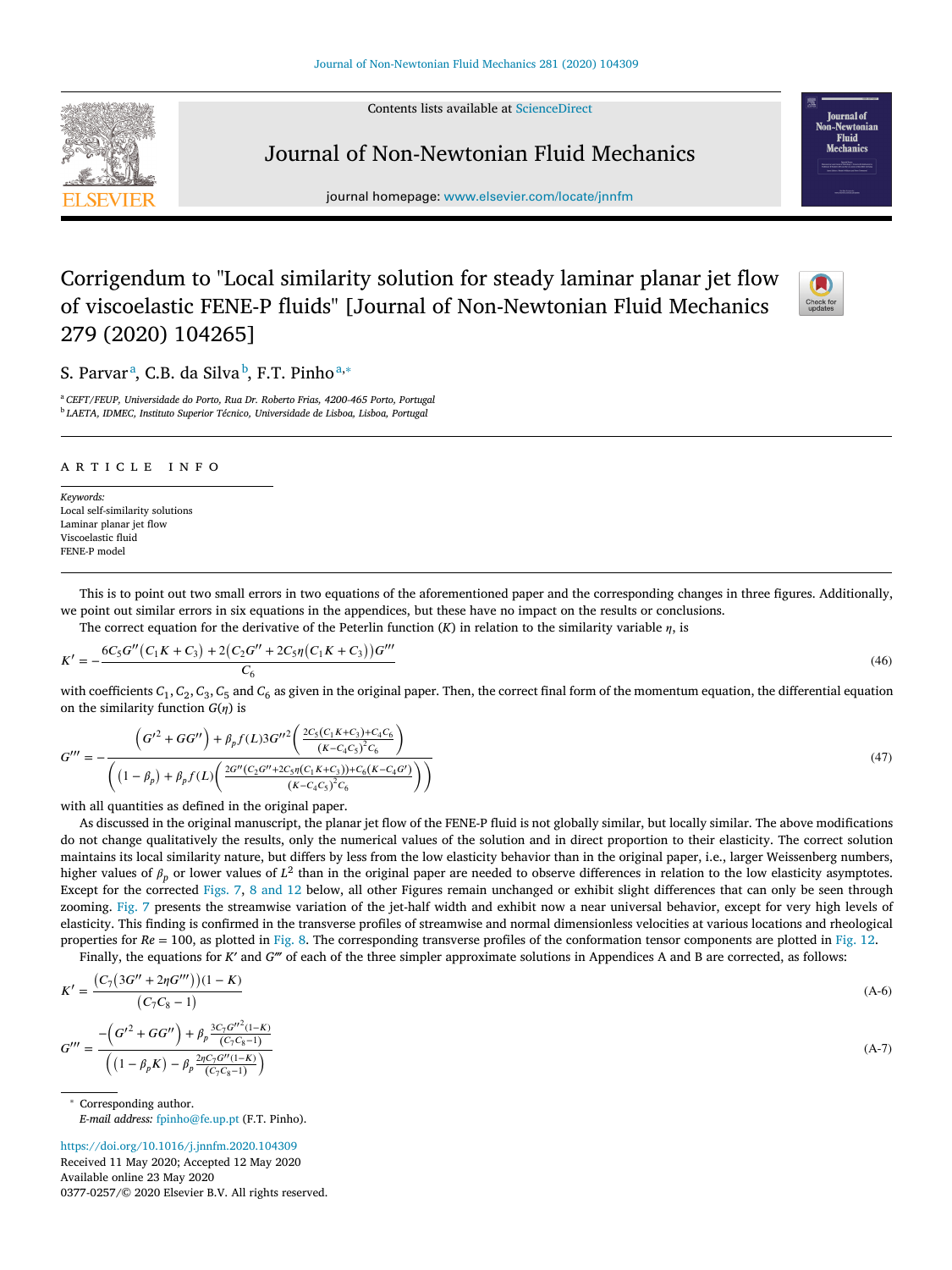<span id="page-1-0"></span>

**Fig.** 7. Evolution of the jet half-width ( $\delta$ ) for planar laminar jet flow: (a) variation with *x*/*D*; (b) variation with  $(x/D)^{2/3}$  for the same cases in (a). In (b) the solid line simultaneously pertains to the Newtonian data and the corresponding fitted linear equation. Dashed lines are also fitted linear equations to some cases and a guide to the eye.



Fig. 8. Transverse profiles of normalized velocity at  $Re = 100$  as a function of x/D, Wi,  $\beta_p$  and L: (a)  $u/u_c$  and (b)  $v/u_c$ . Dashed lines are a guide to the eye.

$$
K' = -\frac{3C_9G''(K+1) + (2\eta C_9(K+1) + 2C_{10}G''(K-1))G'''}{C_{12}}
$$
\n(A-10)

$$
G'' = -\frac{\left(G'^2 + GG''\right) + \beta_p \frac{3C_9 G''^2 (K+1)}{C_{12}}}{\left(\left(1 - \beta_p K\right) + 2\beta_p G'' \frac{\eta C_9 (K+1) + C_{10} G'' (K-1)}{C_{12}}\right)}
$$
(A-11)

$$
K' = -\frac{2C_{13}G''G'''K^3}{3C_{13}K^2G''^2 + C_{14}}
$$
(B-10)